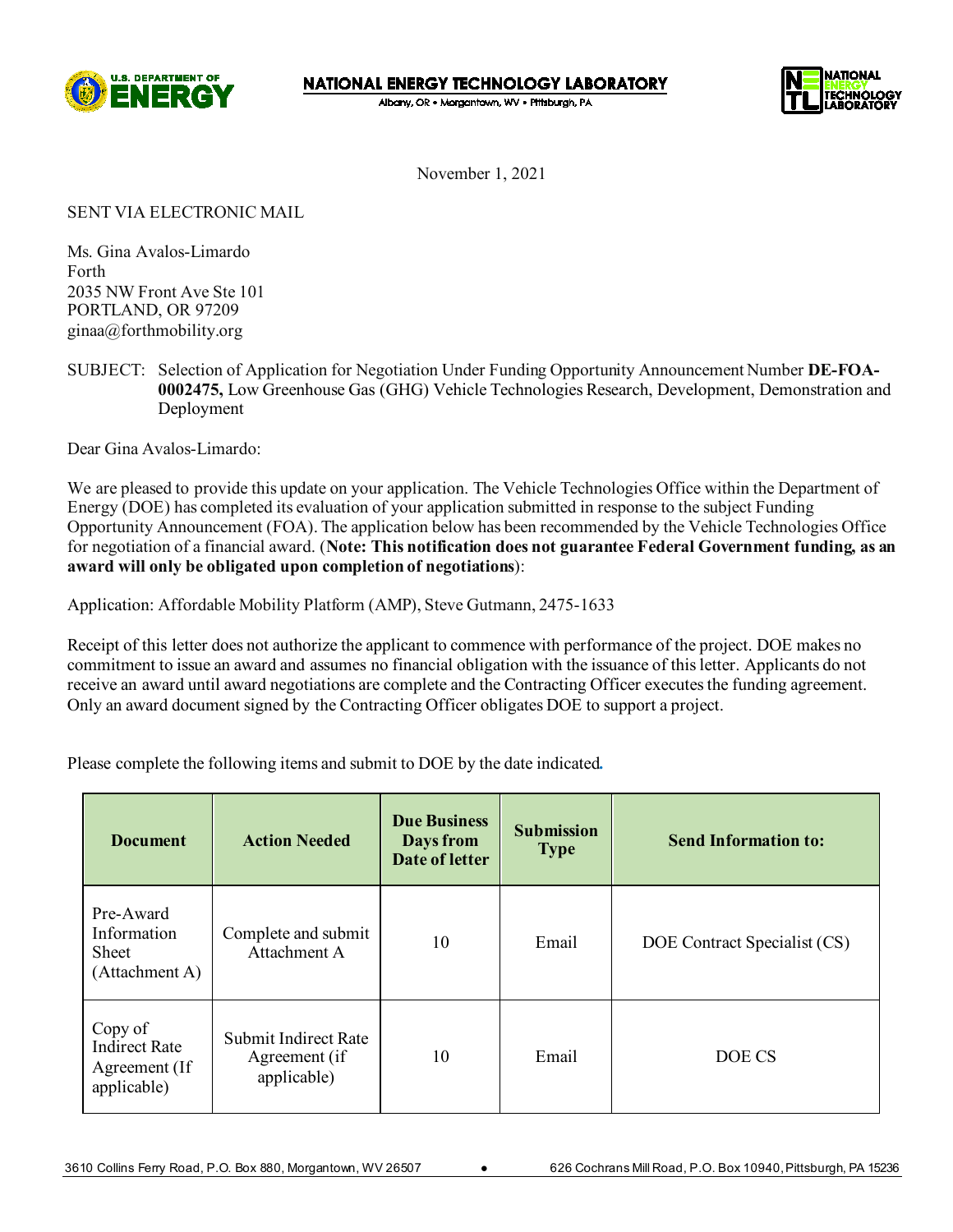| Environmental<br>Questionnaire                     | Complete and submit<br>the Enviromental<br>Questionnaire | 10 | Electronic | <b>EERE Project Management Center</b><br>website at https://www.eere-<br>pmc.energy.gov/NEPA.aspx.<br>After sign-in, select the NEPA EQ<br>Submission tab, and select<br>"Submit a new NEPA<br>Environmental Questionnaire (EQ-<br>1) Form". Your "Create EQ-1<br>Submission," enter DE-EE0009864<br>as the "DOE Award Number" and<br>select the PM identified below for<br>"DOE Technology Office Point of<br>Contact." |
|----------------------------------------------------|----------------------------------------------------------|----|------------|--------------------------------------------------------------------------------------------------------------------------------------------------------------------------------------------------------------------------------------------------------------------------------------------------------------------------------------------------------------------------------------------------------------------------|
| Table of<br>Personnel                              | Complete and Submit<br>Attachment B                      | 10 | Email      | DOE CS and Program Manager<br>(PM)                                                                                                                                                                                                                                                                                                                                                                                       |
| Current and<br>Pending<br>Support                  | Complete and Submit<br>Attachment D                      | 10 | Email      | DOE CS and PM                                                                                                                                                                                                                                                                                                                                                                                                            |
| Current and<br>Pending<br>Support<br>Certification | Complete and Submit<br>Attachment E                      | 10 | Email      | DOE CS and PM                                                                                                                                                                                                                                                                                                                                                                                                            |

Current and pending support is intended to allow the identification of potential duplication, overcommitment, potential conflicts of interest or commitment and all other sources of support. Refer to Attachment C, Current and Pending Support Instructions for additional information and required documentation.

In the event your organization intends to request intellectual property protection (applicable to Areas of Interest 3, 4a, 4b, 5, 6, and 7 only), guidance to assist with developing the protected and unlimited rights data list is provided in Attachment F.

In addition to the documents listed above, you may be required to submit additional documentation as requested by the Contract Specialist or Project Manager. Failure to submit the requested information and forms by the stated due date, or any failure to conduct award negotiations in a timely and responsive manner, may cause DOE to cancel award negotiations and rescind this selection. DOE reserves the right to terminate award negotiations at any time for any reason.

The Contract Specialist from the Acquisition group who is handling the administrative portion of your application is Bethan Young. Ms. Bethan Young can be reached at 412-386-4402 or Bethan.Young@netl.doe.gov. Mr. Daniel Nardozzi is the NETL Program Manager from the Project Management Division handling the technical portion of your application and can be reached at 412-386-7423 or Daniel.Nardozzi@netl.doe.gov.